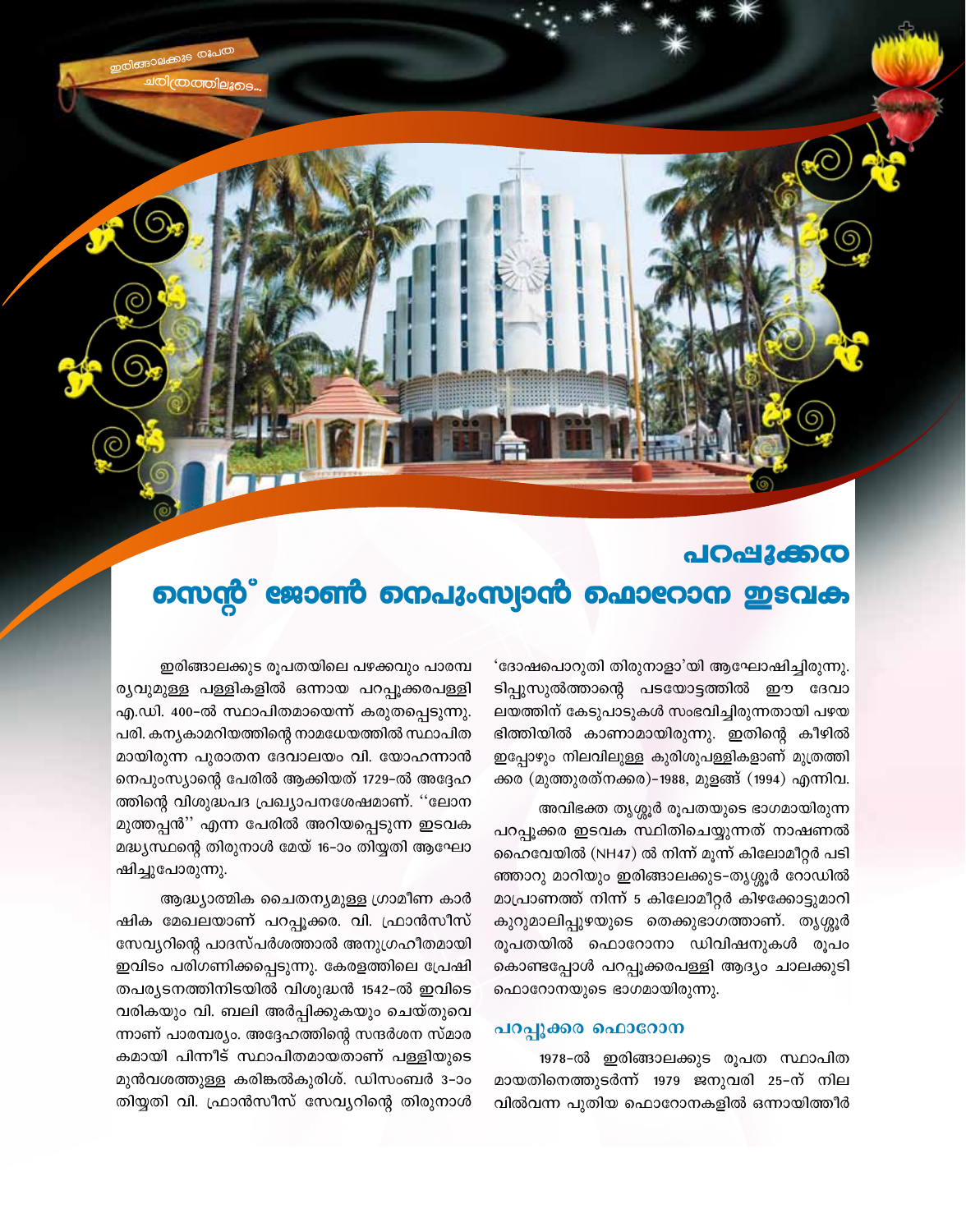

കരിങ്കൽ കുരിശ് സെന്റ് മേരിസ് കപ്പേള, നെടുമ്പാൾ



പറപ്പൂക്കര പള്ളി പുരാതന മദ്ബഹ

വന്ന പെ.ബഹു. റോക്കി വാഴപ്പിള്ളിയച്ചന്റെ നേതൃ ത്വത്തിൽ പണികൾ പൂർത്തിയാക്കി. 1980 ഏപ്രിൽ 27−ാം തിയ്യതിയാണ് ഇന്ന് കാണുന്ന ദേവാലയ ത്തിന്റെ കൂദാശാകർമ്മം ഇരിങ്ങാലക്കുട ബിഷപ്പ് മാർ ജെയിംസ് പഴയാറ്റിൽ നിർവ്വഹിച്ചത്. പഴയ പള്ളിയുടെ മനോഹരമായ അൾത്താരയും മദ്ബഹായും നിലനിർ ത്തിക്കൊണ്ടാണ് പുതിയ പള്ളി പണിതത്. ഇന്നത്ത<u>െ</u> മനോഹരമായ ദേവാലയത്തിന് പഴയപള്ളിയുടെ ഇരട്ടി യിലധികം വിസ്തീർണ്ണമുണ്ട്- അതായത് 5000 ചതു രശ്ര അടി. അതിനുപുറമെ 1600 ചതുരശ്ര അടി വലുപ്പ മുള്ള ബാൽക്കണിയുള്ളത് വിശേഷാവസരങ്ങളിൽ ഏറെ സൗകര്യപ്രദമാണ്. 71 അടി ഉയരമുള്ള ചേതോ ഹരമായ മുഖവാരമാണ് പുതിയ പള്ളിക്കുള്ളത്.

### **അസ്സീസി കോൺവെന്റ് & ഹോസ്പിറ്റൽ**

ചാരിറ്റി സിസ്റ്റേഴ്സിന്റെ ഒരു കോൺവെന്റ് (Congregation of Sisters of Charity) ഇവിടെ പള്ളി യിൽ നിന്ന് അല്പം മാറി, മെയിൻ റോഡിന് സമീ പം 1974-ൽ സ്ഥാപിതമായി. ഈ ഗ്രാമപ്രദേശത്തിന്റെ ആവശ്യം മനസ്സിലാക്കി കോൺവെന്റിനോടനുബ സിച്ച് 1975-ൽ ഒരു ആശുപത്രിയും എളിയ തോതിൽ (പവർത്തനമാരംഭിച്ചു. ഒരു നഴ്സറി സ്ക്കൂളും സിസ്റ്റേ ഴ്സ് നടത്തുന്നുണ്ട്.



. സെന്റ് മേരിസ്, മുത്രത്തിക്കര സാമ്യമുള്ളത് കഷേള സാമ്പ് വേണ്ടിന്റെ അസ്സിസി കോൺവെന്റ് 6 ഹോസ്പിറ്റൽ

 $\langle m \rangle$ , പറപ്പൂക്കര. ആനന്ദപുരം, നെല്ലായി, നന്തിക്കര, മുപ്ലിയം, ഇഞ്ചക്കുണ്ട് (ലൂർദ്ദ്പുരം) എന്നീ ഇടവക കളും വെള്ളാരംപാടം കുരിശുപള്ളിയുമാണ് 1979-ൽ ഈ ഫൊറോനയുടെ പരിധിയിൽ ആയിരുന്നത്. എന്നാൽ, 2002 സെപ്തംബർ 10−ന് വരുത്തിയ ഫൊറോ  $\pi$ കളുടെ പുനഃസംവിധാനം അനുസരിച്ച് പറപ്പൂക്കര, ആനന്ദപുരം - 2 പള്ളികൾ, കുഴിക്കാട്ടുകോണം, മുപ്ലിയം, നന്തിക്കര, നെല്ലായി, തൊട്ടിപ്പാൾ എന്നീ ഇട വകകളും മുളങ്ങ്, മുത്തുരത്നക്കര, വെള്ളാരംപാടം, പോങ്കോത്ര എന്നീ കുരിശുപള്ളികളും ഇതര സ്ഥാപ നങ്ങളുമാണ് ഇപ്പോൾ ഉള്ളത്.

#### **പുതിയ** പള്ളി

 $\Omega$ നിലവിലുണ്ടായിരുന്ന പുരാതന ദേവാലയം `നൂറ്റാണ്ടുകളുടെ പഴക്കംകൊണ്ട് ജീർണ്ണിച്ചതി നാലാണ് പുതിയ പള്ളി പണിയുക എന്ന ആശയം ഇടവകക്കാരിൽ അങ്കുരിച്ചത്. 1978 സെപ്തംബർ 8-ന് തൃശ്ശൂർ മെത്രാൻ മാർ ജോസഫ് കുണ്ടുകുളം ശിലാസ്ഥാപനം നടത്തി. വികാരിയായിരുന്ന ബഹു. സിറിയക് അമ്പുക്കനച്ചന്റെ കാലത്താണ് പുതിയ പള്ളിക്ക് തുടക്കം കുറിച്ചത്. തുടർന്ന് വികാരിയായി